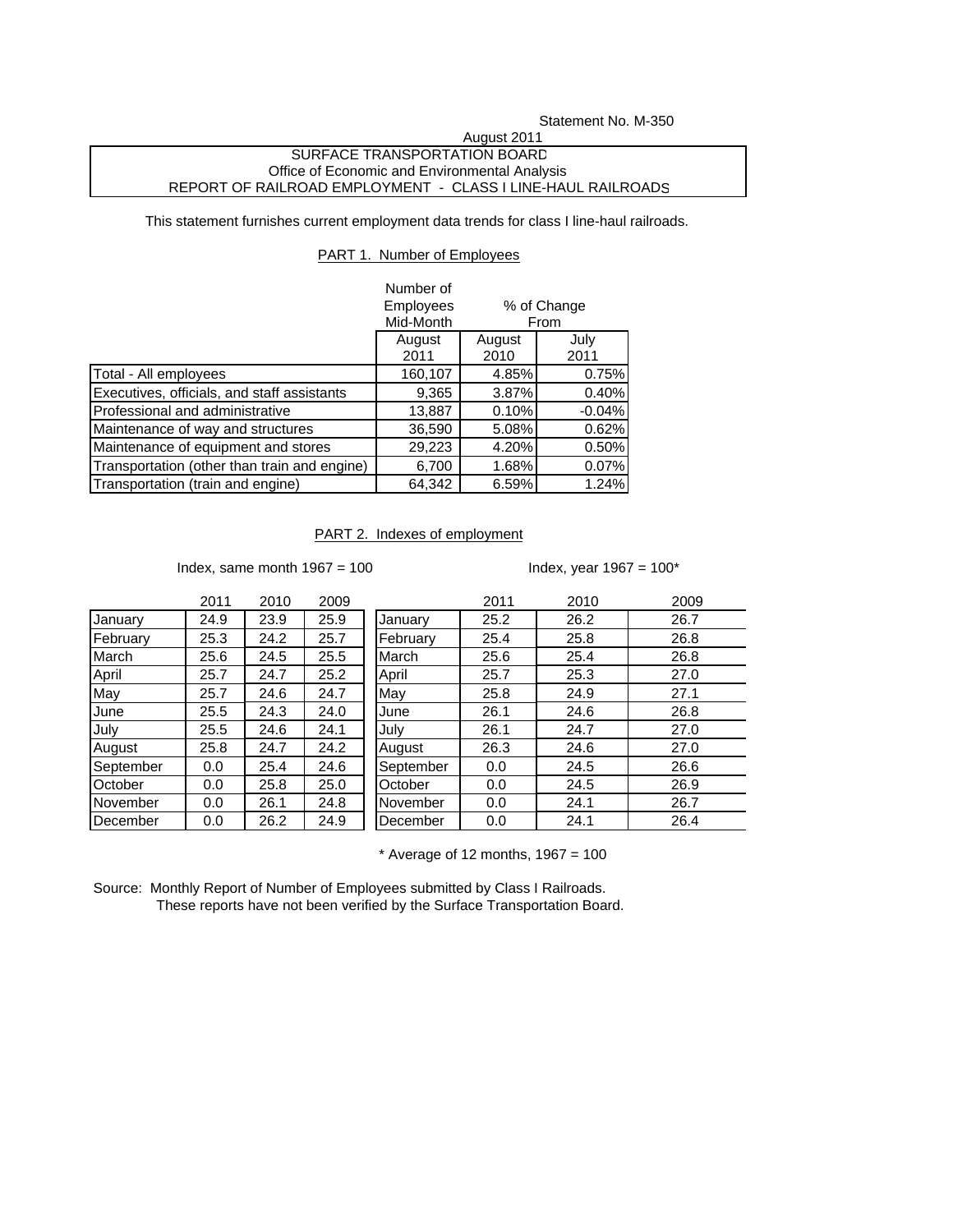| <b>CARRIER</b><br>August 2011   |        | L <sub>100</sub> | L200   | L300   | $L$ 400 | L <sub>500</sub> | L600   | TOTAL   |
|---------------------------------|--------|------------------|--------|--------|---------|------------------|--------|---------|
| <b>BNSF</b>                     | 130500 | 1,698            | 3,785  | 9,016  | 7,285   | 1,631            | 16,403 | 39,818  |
| <b>CSX</b>                      | 121500 | 1,237            | 2,967  | 6,653  | 4,935   | 1,667            | 10,917 | 28,376  |
| CN/GT Corp                      | 114900 | 377              | 532    | 1,906  | 832     | 355              | 2,154  | 6,156   |
| (Includes all CN US Operations) |        |                  |        |        |         |                  |        |         |
| <b>KCS</b>                      | 134500 | 276              | 371    | 471    | 358     | 76               | 1.310  | 2,862   |
| <b>NS</b>                       | 117100 | 1.826            | 2.828  | 6.197  | 5,952   | 1.421            | 11.924 | 30,148  |
| <b>SOO</b>                      | 137700 | 316              | 348    | 1.197  | 545     | 207              | 1.428  | 4,041   |
| UP                              | 139400 | 3,635            | 3.056  | 11,150 | 9.316   | 1.343            | 20,206 | 48,706  |
|                                 |        |                  |        |        |         |                  |        |         |
| <b>TOTAL</b>                    |        | 9.365            | 13.887 | 36,590 | 29.223  | 6,700            | 64.342 | 160.107 |
|                                 |        |                  |        |        |         |                  |        |         |
| <b>NRPC</b>                     | 103000 | 1,483            | 4.857  | 2.982  | 4.943   | 2.836            | 3.441  | 20.542  |

|                      | August             | July<br>August |               |            | % Change         |  |  |
|----------------------|--------------------|----------------|---------------|------------|------------------|--|--|
|                      | 2011               | 2010           | 2011          | Year       | Month            |  |  |
| $L$ 100              | 9,365              | 9,016          | 9,328         | 3.87%      | 0.40%            |  |  |
| L200                 | 13,887             | 13,873         | 13,893        | 0.10%      | $-0.04%$         |  |  |
| L 300                | 36,590             | 34,821         | 36,366        | 5.08%      | 0.62%            |  |  |
| L 400                | 29,223             | 28,045         | 29,078        | 4.20%      | 0.50%            |  |  |
| L <sub>500</sub>     | 6.700              | 6,589          | 6,695         | 1.68%      | 0.07%            |  |  |
| L600                 | 64,342             | 60,364         | 63,556        | 6.59%      | 1.24%            |  |  |
| <b>TOTAL</b>         | 160,107            | 152,708        | 158,916       | 4.85%      | 0.75%            |  |  |
|                      |                    |                |               | Ratio      | Ratio            |  |  |
|                      | 1967               |                | 2011          |            | Corresp. Average |  |  |
|                      | <b>Months</b>      |                | <b>Months</b> | Months     | Month            |  |  |
| January              | 614,766            |                | 153,304       | 24.9       | 25.2             |  |  |
| February             | 610,335            |                | 154,502       | 25.3       | 25.4             |  |  |
| March                | 608,751            |                | 155,842       | 25.6       | 25.6             |  |  |
| April                | 611,136            |                | 156,777       | 25.7       | 25.7             |  |  |
| May                  | 613,824            |                | 157,522       | 25.7       | 25.8             |  |  |
| June                 | 624,153            |                | 159,340       | 25.5       | 26.1             |  |  |
| July                 | 623,096            |                | 158,916       | 25.5       | 26.1             |  |  |
|                      |                    |                |               | 25.8       | 26.3             |  |  |
| August               | 619,419            |                | 160,107       |            |                  |  |  |
| September<br>October | 606,714            |                | 0             | 0.0<br>0.0 | 0.0<br>0.0       |  |  |
| November             | 597,271            |                | 0<br>0        | 0.0        | 0.0              |  |  |
| December             | 593,568<br>590,100 |                | $\mathbf 0$   | 0.0        | 0.0              |  |  |
|                      |                    |                |               |            |                  |  |  |

Source: Monthly Report of Number of Employees submitted by Class I Railroads. These reports have not been verified by the Surface Transportation Board.